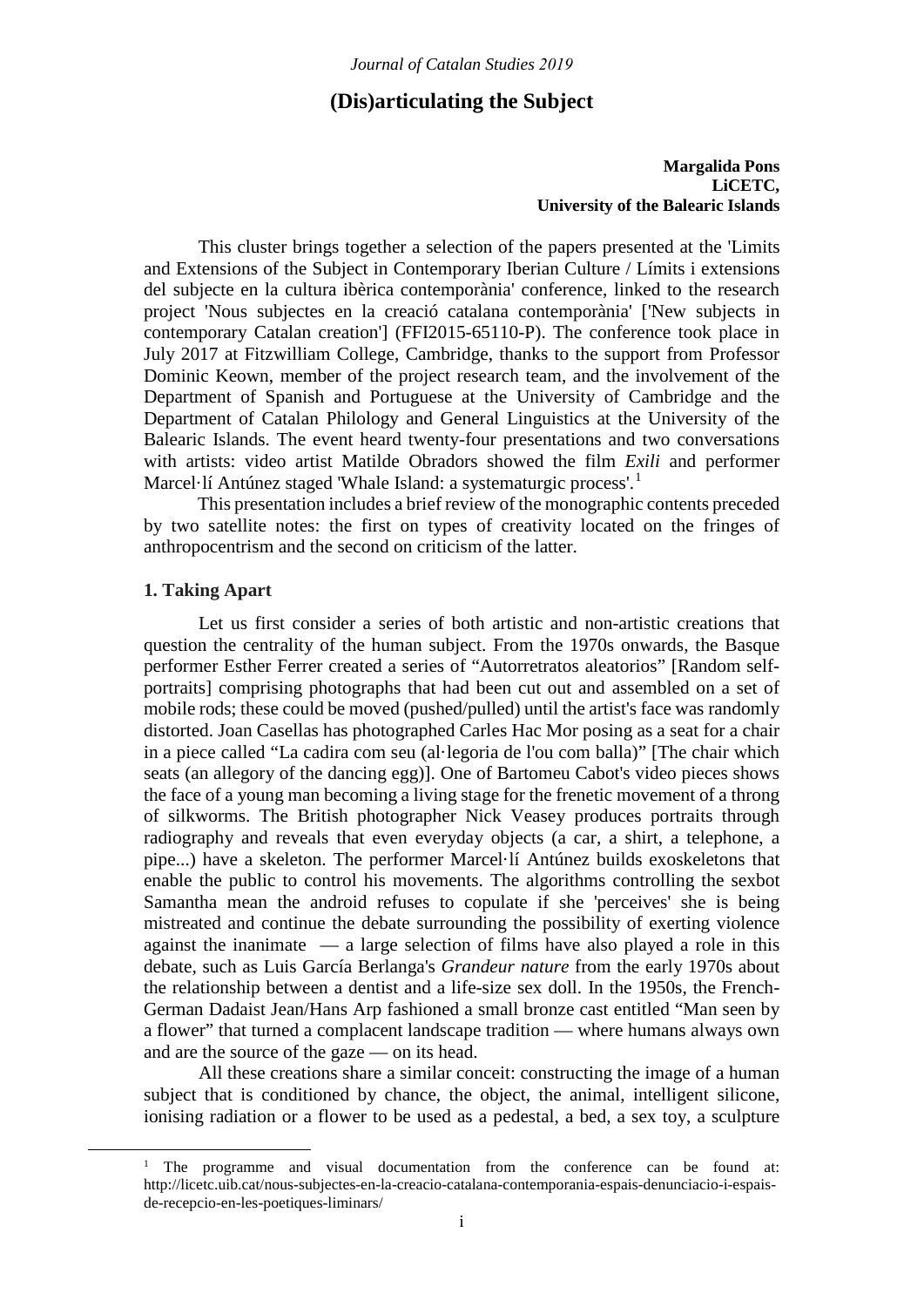#### Margalida Pons

model or an organic wrapper for a set of bones and prostheses. These images are a symptom of the dislocation of the traditional concept of the human as an *ordered* body, superior to animals, plants and inert objects. This new subject would seem to have ceased to be the centre of gravity in the world. It is the viewer's finger that transforms me; the chair that sits on top of me; the silkworm crossing the orography of my face; the titanium hip that helps me walk; the robot that tells me how I should touch; the plant that observes me; the x-ray machine that sees me from the inside. Or, in the vein of Jacques Derrida's famous article, "The Animal That Therefore I Am (More to Follow)", it is the cat that spies on me, undressed, and makes me feel vulnerable in my nakedness.

Representations that question the centrality of the human as a measure of everything else illuminate the epistemological posture of post-anthropocentrism. Nonetheless, let us be under no illusions, we are *still* referring to unmistakably human mental reflections and games: Cabot's works, Arp's flower, Veasey's empty dresses, Caselles & Hac Mor's chair that seats, Ferrer's deformed features, Antúnez's membranes and the plastic *sex dolls* are creations controlled by men and women. When I refer to the loss of human centrality, I do not mean an apocalyptic evisceration but rather a change in emphasis in how we perceive it/ourselves.

There are at least two major currents driving this change. Firstly, the technological revolution that has provided a naturalness to the cyborg's mechanicalsentimental hybridism, and dramatically altered the notion of presence. On the one hand, the cybernetic replicas of humans absorb our attributes, habits and contradictions. On the other, internet enables us to exist in ways that no longer match the *hic et nunc* — we are here but at once on the other side of the world —, and social networks offer the past on a plate in the shape of memories, given life as a platonic reminiscence, whilst allowing us to schedule future events. Presence is no longer identified by a tangible physical appearance, but rather by the digital imprint we leave behind. Secondly, philosophies on the concept of normality have also contributed to this paradigm shift: from Foucault to Judith Butler, to Deleuze and Guattari's bodies without organs, and to Marta Segarra's pierced bodies. We have learnt that identifying the desire to transform the body with insanity arises from control and repression exercised by power. We have learnt that non-therapeutic implants, piercings or gender re-assignment have nothing to do with illness, but rather with identity and desire.

Agency is no longer just the capacity to affect the other, the external, the social. It has also become interiorised within the frontiers of the body.

And in terms of texts? The traces of this change are not exclusively thematic (e.g. textual representations of an entire set of investments in the hierarchy between the human and non-human) but rather operate at discourse level (writings that pretend to be authorless, mechanical writings, faceless voices, etc.). When in 2017 the Chinese publisher Cheers Publishing released *The Sunlight that Lost the Glass Window*, a collection of 139 poems written by a robot poet (the Microsoft Little Ice software), it was merely *continuing* along a pathway: confirming the decay of the transcendent metaphysical subject.

## **2. Matter and Subject**

In his 2006 essay, *Los años salvajes de la teoría*, Manuel Asensi entitled a section looking at the references to materiality in authors from the *Tel Quel* magazine, "La materia y el sujeto en *Tel Quel*" [Matter and Subject in *Tel Quel*]. I would like to highlight two of his ideas. The first, which Asensi attributes to Phillippe Sollers, is that being materialist does not mean converting the material into a point of reference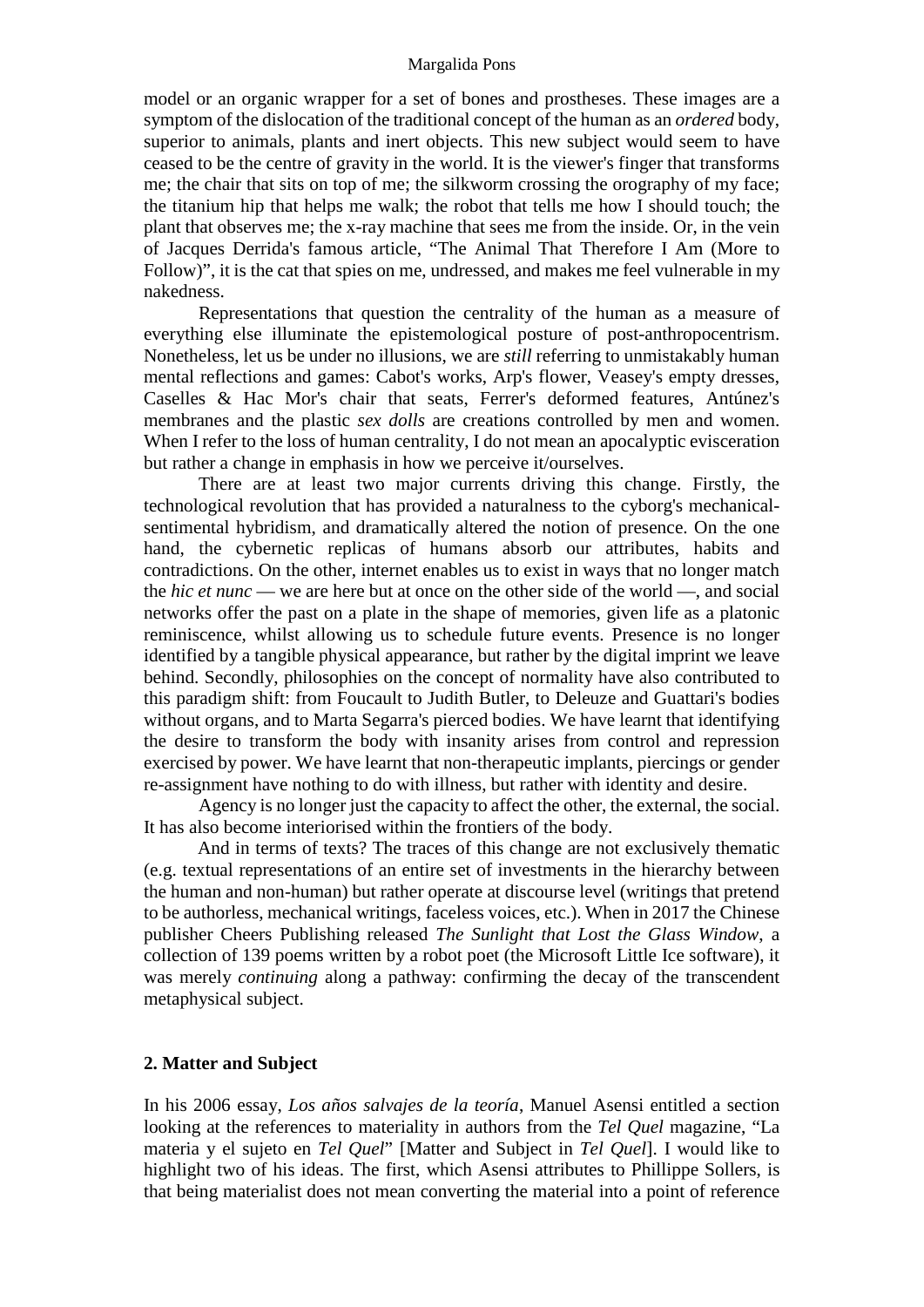#### *Journal of Catalan Studies 2019*

but rather maintaining a constant dialectic stance without a final destination. The second is that this dialectic approach leads alternatively to the declaration of the death of the subject or the confirmation of its re-emergence. The notion of the death of the subject — a subject that Blanchot removes from writing, Benveniste transforms into a pronoun, Lacan converts into a signifier and Barthes identifies with the text—has been thoroughly examined. Christa Bürger and Peter Bürger have compiled a detailed analysis in their *Das Verschwinden des Subjekts*, which intends to be a history of subjectivity from Montaigne to Blanchot, with some reflective interjections on feminine subjectivity. In turn, the theorising of the resurgence of the subject in the 1970s went more unnoticed or has been linked to theorists who appeared after poststructuralism. However, there is indeed a parallelism that Julia Kristeva calls 'subject in process' — a subject solidly linked to the body but not reducible to a static identity, travelling between the semiotic and the symbolic.

After the golden age of *Tel Quel*, from the 1980s onwards the rehabilitation of the subject has been a constant. In the specific area of literary studies, where the question of subjectivity is closely linked to the analysis of authorship, the figure of the author has regained a privileged place. Some curiously similar titled works have looked at this, such as Seán Burke's *The Death and Return of the Author*, William Irwing's *The Death and Resurrection of the Author* and Eugen Simion's *The Return of the Author*.

Politico-cultural criticism (from postcolonial literary theory to queer philosophy, to difference feminism) renews focus on a subject who attempts to access, with greater or lesser success, positions of enunciation which discourse had previously closed off. Spivak questions the impossible fit of the voice of the subaltern in power discourses; Cixous proposes the practice of writing the body; Irigaray analyses Freud's abduction of femininity and Butler links gender to empirical, tangible and transformable behaviour more than to frozen forms of desire in a life photograph.

Moreover, the problematisation of the limits of the concept of humanity that different disciplines and methodologies (such as the theories of emotions, the theories of the post-human subject, and animal studies) have put forward in relation to literary studies has once again undermined the strength of the subject, albeit from an unexpected corner: in a questioning of anthropocentrism. In this sense, Rosi Braidotti proposes nomadic thinking as a method to enable the formation of the subject to be freed from normative perspectives: this attempts to provide an open, inter-relational, trans-species (in the sense of removing differences between different species of living beings) and multi-sexual reference framework. We are now entering the post-humanist era which is *not* the end of the human but rather the end of anthropocentrism, and which can be expressed in assorted ways. Tamar Sharon summarises these forms of expression as four approaches: liberal post-humanism (enthused by anthropotechnologies); dystopian (sceptical to changes from technological intervention); radical (taking advantage of technological potential to break away from an obsolete vision of the human/non-human frontier), and methodological (observing the omnipresence of non-human forms of behaviour to question the exceptionality of human beings).

It would seem appropriate here to turn our attention to literary texts. Although we can trace an historically sequential pathway of emergences and submersions to the subject-author — romantic or rationalist exaltation of the individual subject, its rupture in psychoanalysis, the reconstruction proposed by feminism — it is clear that these appearances and disappearances of the subject co-exist in creative texts. Is it not the case that 'faint authors', i.e. authors who *become* language, co-exist with 'strong' ones, i.e. those who *use* language as a tool of (self)representation? Valéry, Mallarmé, Carles Hac Mor or Susan Howe tend to become invisible, to disappear into the fabric of the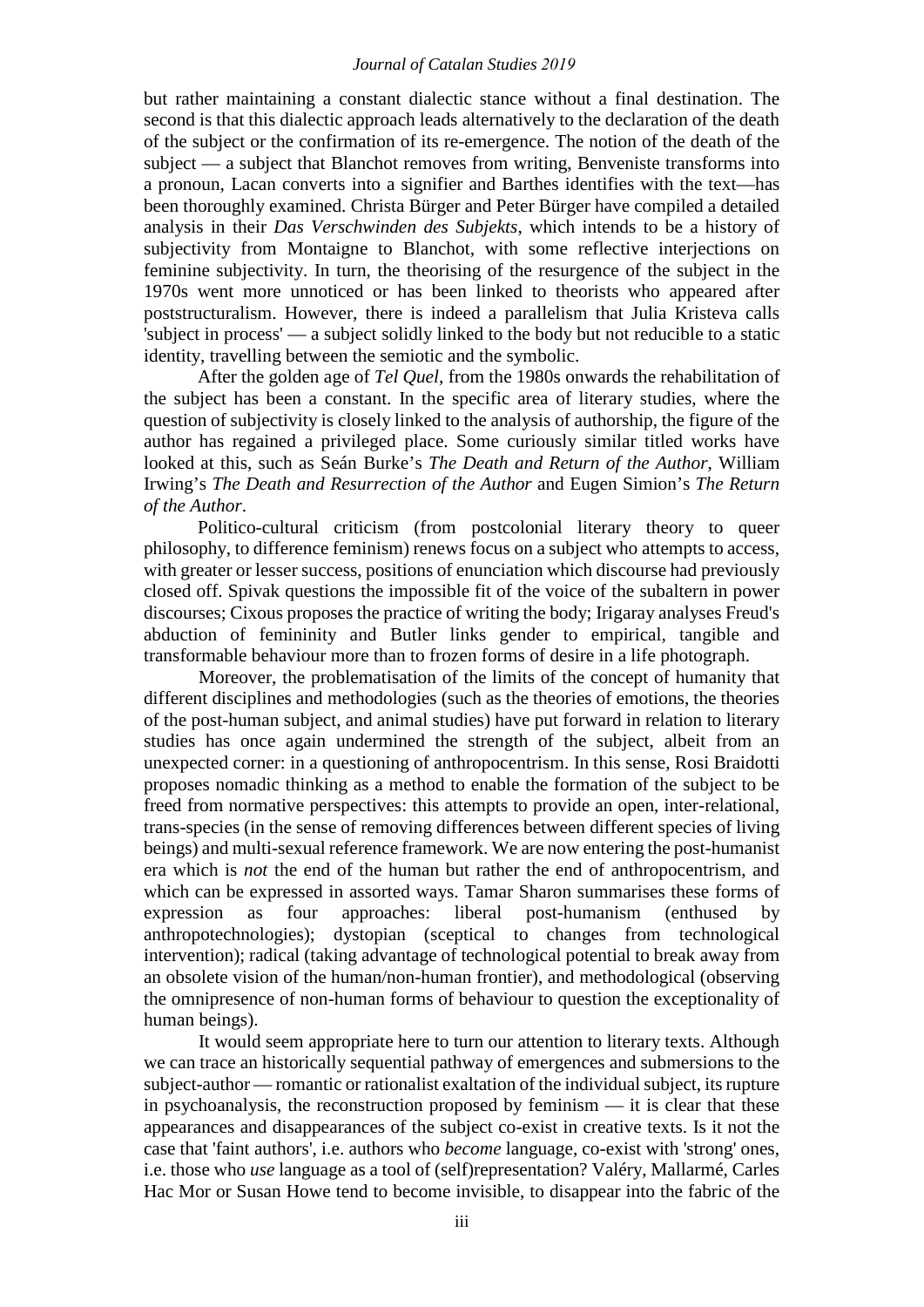#### Margalida Pons

text. Meanwhile, Houllebecq, Rodoreda, Miquel Bauçà, Gloria Fuertes, Blai Bonet or Maria Sevilla present themselves as alpha voices full of domineering instinct. And this has nothing to do with autobiographical writing or social visibility but rather positions of discourse. Yet neither exactly about style. Could this distinction between hidden and displayed subjectivities have a taxonomical value when interpreting — and, especially, when comparing — the writing of these authors?

The idea of 'matter and subject' does not thus refer to a dichotomy of irreconcilable terms but rather to a deep interconnectivity, seen in Kristeva's subjectin-process and amplified in Braidotti's nomadic subject. The materiality of the subject is, on the one hand, shown in the dialectic process avoiding its definition in a petrified, immovable way and, on the other, in the importance of the historical, social and technological conditions that shape it.

## **3. Limits and Extensions**

The subject can broadly be identified with the genesis of desires, feelings, thoughts and actions. This genesis is always shaped by cultural, moral, socioeconomic, psychic and biological discourses. In a narrower sense, various schools of thought associate the subject with more specific elements: psychoanalysis emphasises the notions of pulsation, identification and desire, whilst cultural studies are particularly interested in the subject's (dis)connection with power. The basis for the conference 'Limits and Extensions of the Subject in Contemporary Iberian Culture / Límits i extensions del subjecte en la cultura ibèrica contemporània' was the recognition of diversity in fields of study — psychology, linguistics, philosophy, sociology, cultural studies — that have looked into this notion.

In line with this diversity, the call for papers for the conference proposed thematic areas including concepts such as emotion, intimacy, extimacy, subjectivation, the exploration of the frontier between humans and non-humans, and the representation of the individual-collective relationship. In one way or another, these areas are represented in the works collected herein. Some topics covered at the conference and which, for several reasons, have been excluded from the collection include pragmatic imaginations of the subject, the life of objects and the representation of the migrant subject.

The works of Eva Bru-Domínguez and Elisenda Marcer look at the question of animality from very different standpoints: the former from the body and movement, and the latter from human alteration. In this vein, Bru-Domínguez analyses the performance of *Memòries d'una puça* [Memories from a Fly] by choreographer Sol Picó hand-in-hand with the concepts of *becoming insect* (Rosi Braidotti) and understanding parasites as interstitial beings between bodies and disciplines (Michel Serres). Bru-Domínguez uses these reference points to analyse the dismembering of social, political and economic bodies. In turn, Marcer reads the states of alienation in Miquel de Palol's poetry collection *Salamó* as examples of an expanded conscience through sex and hallucinogenic drug use, which transcends the limits of what the human is, to approach what Anat Pick defines as the semantic shift that articulates animality.

The contributions from Marta Pérez Carbonell and Irene Zurrón can be seen as complementary, since they look at what could be termed 'fragmented subjects' and 'multiple subjects'. Pérez-Carbonell considers two highly different novels that construct a fragmented subject whether as part of the plot (the personality disorder of the protagonist in Juan José Millás' *Desde la sombra*) or as a form of discourse (the techniques and narrative voices in Isaac Rosa's *La habitación oscura*). Although they